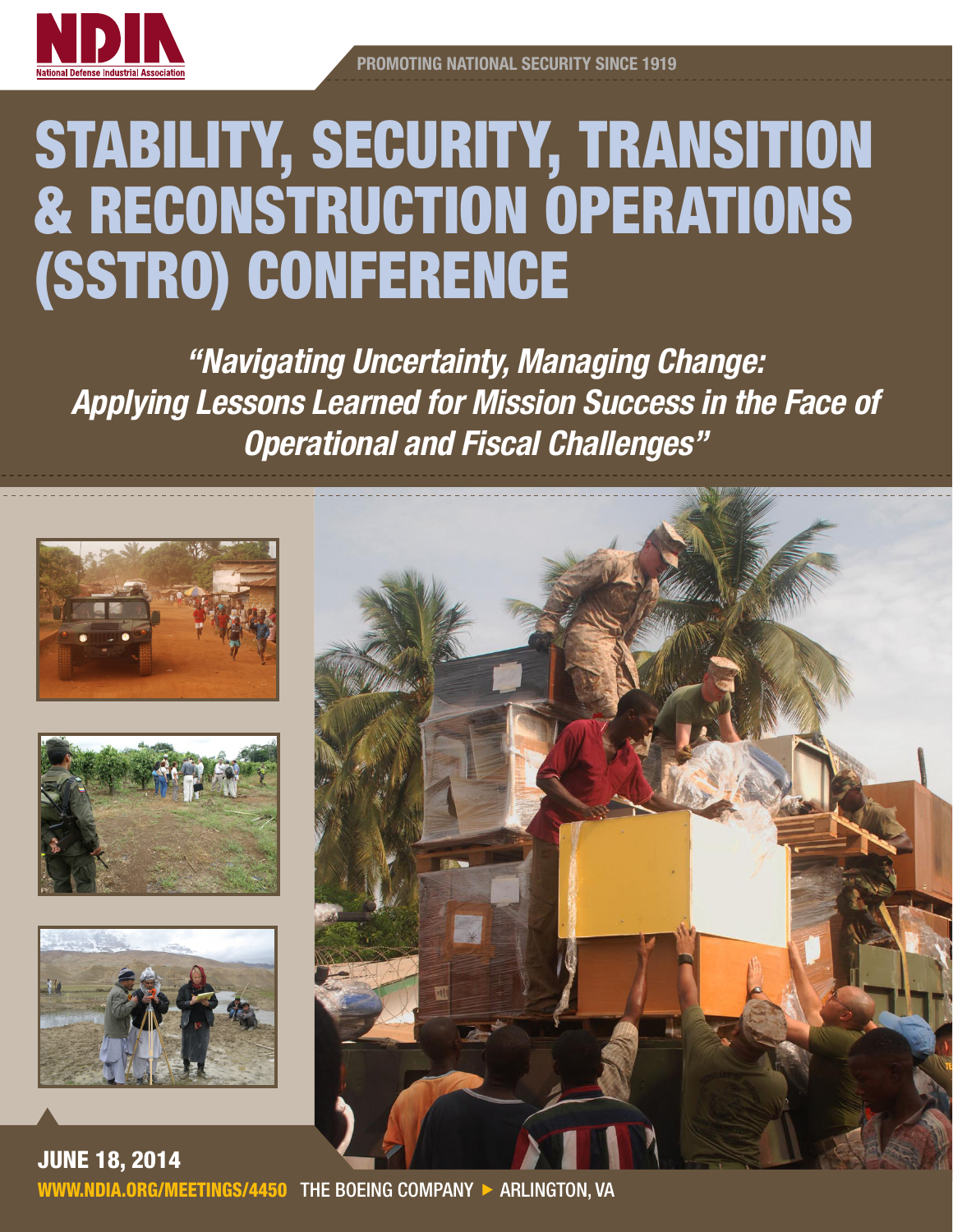### LOCATION The Boeing

|                                                                                                                                                                                                                                                                  | <u>WELFROLISTS</u> JOINE 10, 2011 |                                                                                                                                                                                                                                                                                                                                                                                                                                                                                                                                                                                                                                                                                                                   |  |
|------------------------------------------------------------------------------------------------------------------------------------------------------------------------------------------------------------------------------------------------------------------|-----------------------------------|-------------------------------------------------------------------------------------------------------------------------------------------------------------------------------------------------------------------------------------------------------------------------------------------------------------------------------------------------------------------------------------------------------------------------------------------------------------------------------------------------------------------------------------------------------------------------------------------------------------------------------------------------------------------------------------------------------------------|--|
| The Boeing Company<br>Conference Room 160<br>1200 Wilson Boulevard<br>Arlington, VA 22209                                                                                                                                                                        | 7:15 AM - 5:15 PM                 | <b>Registration Open</b><br>Foyer                                                                                                                                                                                                                                                                                                                                                                                                                                                                                                                                                                                                                                                                                 |  |
| <b>ATTIRE</b>                                                                                                                                                                                                                                                    | 7:15 AM - 8:00 AM                 | <b>Continental Breakfast</b><br>Foyer                                                                                                                                                                                                                                                                                                                                                                                                                                                                                                                                                                                                                                                                             |  |
| Appropriate dress for the Conference is<br>business for civilians and Class A uniform<br>or uniform of the day for military                                                                                                                                      | 8:00 AM - 8:20 AM                 | <b>Welcome and Opening Remarks</b><br>• MG Barry Bates, USA (Ret), VP Operations, NDIA                                                                                                                                                                                                                                                                                                                                                                                                                                                                                                                                                                                                                            |  |
| personnel.                                                                                                                                                                                                                                                       | 8:20 AM - 9:15 AM                 | <b>Opening Keynote Address</b><br>Introduction: Mr. Walt Sasser, Owner/CEO, The Sasser<br>Group, Ltd.; Division and Conference Co-Chair; NDIA SSTRO                                                                                                                                                                                                                                                                                                                                                                                                                                                                                                                                                               |  |
| <b>ID BADGE</b><br>During Conference registration and<br>check-in, each Attendee will be issued an                                                                                                                                                               |                                   | Division<br>> ADM William H. McRaven, USN, Commander,<br><b>USSOCOM</b>                                                                                                                                                                                                                                                                                                                                                                                                                                                                                                                                                                                                                                           |  |
| identification badge. Please be prepared<br>to present a valid picture ID. Badges must<br>be worn at all Conference functions.                                                                                                                                   | 9:15 AM - 9:45 AM                 | <b>Networking Break</b><br>Foyer                                                                                                                                                                                                                                                                                                                                                                                                                                                                                                                                                                                                                                                                                  |  |
| <b>CONFERENCE CONTACT</b><br>Mrs. Meredith Hawley, CMP<br>Associate Director, Operations, NDIA<br>$(703)$ 247-9476<br>mhawley@ndia.org<br>http://www.ndia.org/meetings/4450<br><b>SSTRO DIVISION &amp;</b><br><b>CONFERENCE CO-CHAIRS</b><br>Dr. Lewis Rasmussen | 9:45 AM - 11:15 AM                | <b>Professional Services Council Panel:</b><br><b>Federal Acquisition: Climate, Trends, Challenges and</b><br><b>Opportunities</b><br>Introduction: Dr. Lewis Rasmussen, Director, Tetra Tech;<br>Division and Conference Co-Chair; NDIA SSTRO Division<br>> Mr. Stan Soloway, President, Professional Services Council;<br>Former Under Secretary of Defense (Acquisition Reform)<br>> Mr. Alan Estevez, Principal Deputy Under Secretary of<br>Defense for Acquisition, Technology and Logistics<br>• Ms. Catherine Ebert-Gray, Deputy Assistant Secretary of<br>State, Logistics Management<br>• Mr. Lance Butler, III, Ombudsman for Acquisition and<br>Assistance, U.S. Agency for International Development |  |
| Director, Tetra Tech<br>Mr. Walt Sasser<br>Owner/CEO, The Sasser Group, Ltd.                                                                                                                                                                                     | 11:15 AM - 12:15 PM               | A Distinguished Policy Perspective:<br><b>Understanding USAID's Role in Conflict Prevention, Crisis</b><br><b>Response and Stabilization</b><br>Introduction: Dr. Lewis Rasmussen, Director, Tetra Tech;<br>Division and Conference Co-Chair; NDIA SSTRO Division<br>• Mr. Alex Thier, Assistant to the Administrator for Policy,<br>Planning and Learning, U.S. Agency for International<br>Development                                                                                                                                                                                                                                                                                                          |  |
|                                                                                                                                                                                                                                                                  | 12:15 PM - 1:15 PM                | <b>Networking Lunch</b><br>Foyer                                                                                                                                                                                                                                                                                                                                                                                                                                                                                                                                                                                                                                                                                  |  |

WEDNESDAY JUNE 18, 2014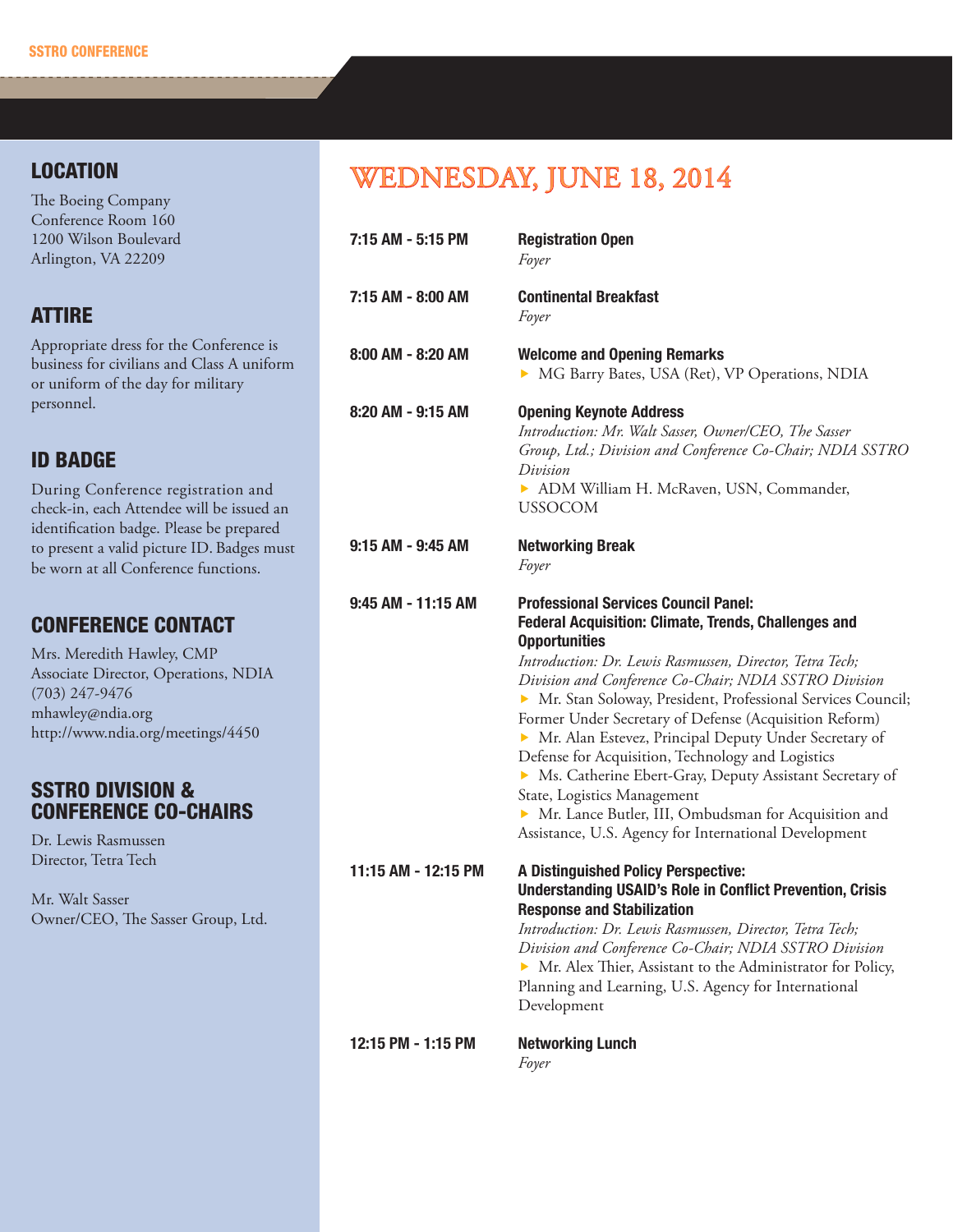| Panel:<br><b>From Impediments to Success in Stabilization Efforts:</b><br><b>Lessons Learned from Civil-Military and Public and Private</b><br><b>Sector Cooperation</b><br>Introduction: Dr. Lewis Rasmussen, Director, Tetra Tech;<br>Division and Conference Co-Chair; NDIA SSTRO Division<br>Moderator: Mr. Albert Cevallos, Director, Effective<br>Governance, DAI<br>Ambassador William Garvelink (Ret), Career Minister,<br>U.S. Agency for International Development; Senior Advisor,<br><b>International Medical Corps</b><br>• Ms. Linda Poteat, Director, Emergency Capacity Building<br>Project; Director, Disaster Response, InterAction<br>Ambassador Robin Raphel, Senior Advisor on Pakistan,<br>Office of the Special Representative for Afghanistan<br>and Pakistan, U.S. Department of State | <b>PROCEEDINGS</b><br>Proceedings will be available on the<br>web through the Defense Technical<br>Information Center approximately<br>two weeks after the Conference. All<br>registered Attendees will receive an email<br>notification once the proceedings are<br>available.<br><b>SURVEY</b><br>A survey will be e-mailed to all registered<br>Attendees after the Conference. NDIA<br>would greatly appreciate your time in<br>completing the survey to help make our |  |
|-----------------------------------------------------------------------------------------------------------------------------------------------------------------------------------------------------------------------------------------------------------------------------------------------------------------------------------------------------------------------------------------------------------------------------------------------------------------------------------------------------------------------------------------------------------------------------------------------------------------------------------------------------------------------------------------------------------------------------------------------------------------------------------------------------------------|----------------------------------------------------------------------------------------------------------------------------------------------------------------------------------------------------------------------------------------------------------------------------------------------------------------------------------------------------------------------------------------------------------------------------------------------------------------------------|--|
| Manager, Tetra Tech Colombia<br><b>Networking Break</b>                                                                                                                                                                                                                                                                                                                                                                                                                                                                                                                                                                                                                                                                                                                                                         | event even more successful in the future.<br><b>SPEAKER DONATION</b>                                                                                                                                                                                                                                                                                                                                                                                                       |  |
| <b>The Stimson Center Panel:</b><br><b>Fragile and Failing States: Understanding and Applying</b><br><b>Twenty Years of Lessons</b><br>Introduction: Mr. Walt Sasser, Owner/CEO, The Sasser<br>Group, Ltd.; Division and Conference Co-Chair; NDIA SSTRO<br>Division<br>Moderator: Ambassador Lincoln P. Bloomfield, Jr. (Ret),<br>Chair, Board of Directors, The Stimson Center<br>> Dr. William Durch, Director, Future of Peace Operations<br>Program, The Stimson Center<br>> Mr. Russell Rumbaugh, Director, Budgeting for Foreign                                                                                                                                                                                                                                                                         | As a "thank you" to our Speakers, a<br>donation will be made to the Fisher<br>House Foundation. For additional<br>information, please visit:<br>http://www.fisherhouse.org<br><b>CORPORATE CONTRIBUTION</b><br>NDIA wishes to thank the Camber<br>Corporation and Tetra Tech for their<br>assistance with the Conference design and                                                                                                                                        |  |
| Affairs and Defense, The Stimson Center<br>> Ms. Alison Giffen, Senior Associate, Future of Peace<br>Operations Program, The Stimson Center                                                                                                                                                                                                                                                                                                                                                                                                                                                                                                                                                                                                                                                                     | facilitation.<br>$\mathbf{E}$ TETRA TECH<br><b>Camber</b> –                                                                                                                                                                                                                                                                                                                                                                                                                |  |
| <b>Concluding Keynote Address</b><br>Introduction: Ambassador John E. Herbst (Ret), Director,<br>Center for Complex Operations, NDU<br>Ambassador Thomas Pickering (Ret), Former Ambassador<br>to the United Nations; Former Under Secretary of State for<br>Political Affairs                                                                                                                                                                                                                                                                                                                                                                                                                                                                                                                                  |                                                                                                                                                                                                                                                                                                                                                                                                                                                                            |  |
| <b>Senior Mentor Perspective</b><br>Introduction: Mr. Walt Sasser, Owner/CEO, The Sasser<br>Group, Ltd.; Division and Conference Co-Chair; NDIA SSTRO<br>Division<br>Gen Charlie Holland, USAF (Ret), SSTRO Division<br>Senior Mentor<br>ADM Timothy J. Keating, USN (Ret), SSTRO Division<br>Senior Mentor                                                                                                                                                                                                                                                                                                                                                                                                                                                                                                     |                                                                                                                                                                                                                                                                                                                                                                                                                                                                            |  |
|                                                                                                                                                                                                                                                                                                                                                                                                                                                                                                                                                                                                                                                                                                                                                                                                                 | > Mr. Del Hegarty, Former Chief of Party, MIDA; Business<br>Foyer                                                                                                                                                                                                                                                                                                                                                                                                          |  |

### 5:10 PM - 5:15 PM Conference Concluding Remarks

MG Barry Bates, USA (Ret), VP Operations, NDIA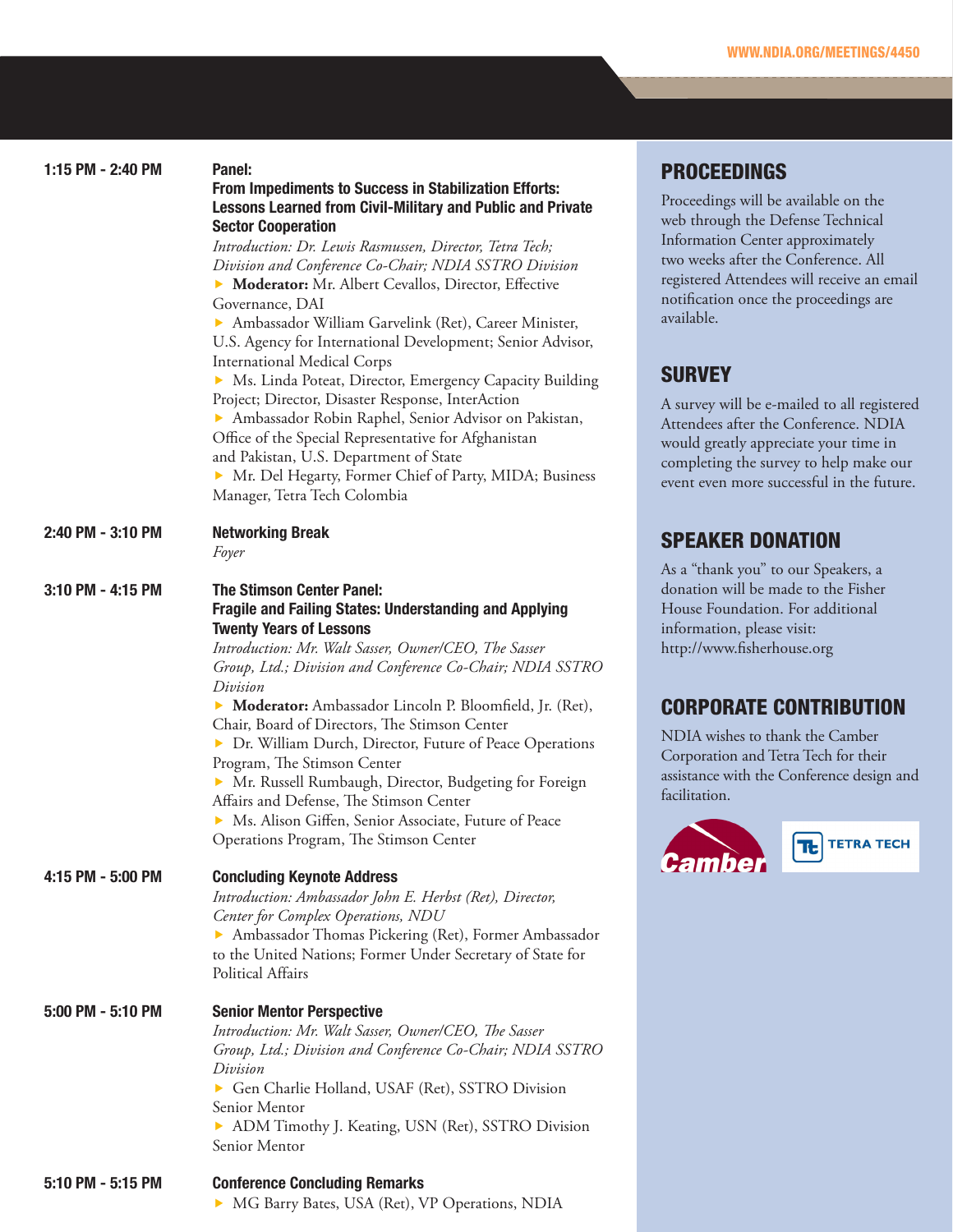### ATTENDEE ROSTER

*As of 6/16/14*

Mr. Kelly Alexander Oak Grove Technologies

Mr. Chris Balcik Camber Corporation

Mr. Naveed Bandali Pax Mondial

Dr. Judith Baroody Department of State

MG Barry Bates, USA (Ret) NDIA

Ms. Kathleen Beneski Camber Corporation

Dr. Trinity Bharath JIEDDO

Mr. Jim Biagioni Polestar Technologies, Inc.

Amb. Lincoln Bloomfield, Jr. (Ret) The Stimson Center

MCPO Tim Bortz, USN (Ret) Polestar Technologies, Inc.

Ms. Uma Bruegman The Aerospace Corporation

Ms. Heather Bulk Special Aerospace Services, LLC

Mr. Tim Bulk Special Aerospace Services, LLC

Mr. Lance Butler, III U.S. Agency for International **Development** 

Mr. David Callis Rutherfoord International, Inc.

Mr. Albert Cevallos DAI

Mr. Bill Chadsey, III Defense Group, Inc. COL Ben Clark, USA (Ret) Navanti Group, LLC

RDML Althea Coetzee, USN DPAP

Ms. Evelyn Dahm **SOCPAC** 

Col James Danielik, USAF (Ret) USAF

Mr. Kevin Delmour Camber Corporation

MSgt Rich deLucia, USAF (Ret) Starlite Aviation

Mr. Nick Dowling IDS International

Col Jerome Driscoll, USMC (Ret) ANSER

LTC Dave Duffy, USA (Ret) Silverback7

Dr. William Durch The Stimson Center

Ms. Catherine Ebert-Gray Deputy Assistant Secretary of State, Logistics Management

COL Jay Erb, USA (Ret) General Dynamics Information **Technology** 

Ms. Sandra Erwin *National Defense* Magazine

Mr. Alan Estevez OSD AT&L

Ms. Amy Feehery Oak Grove Technologies

Mr. Scott Feldmayer **Barbaricum** 

Mr. Bill Flavin U.S. Army Peacekeeping and Stability Operations Institute

Amb. William Garvelink (Ret) U.S. Agency for International Development; International Medical **Corps** 

Ms. Alison Giffen The Stimson Center

Mr. Chris Hassler Syndetics, Inc.

Mr. Del Hegarty Tetra Tech

Hon. John Herbst National Defense University

COL Billy Hogan, USA (Ret) AC4S

Gen Charlie Holland, USAF (Ret)

Mr. Scott Jacobs NCC, Inc.

MSgt George Johns, Sr., USMC (Ret) Transformation Advisors Group, LLC

Ms. Alexandra Johnson The Sasser Group, Ltd.

Ms. Renee Johnson-Novak The Sasser Group, Ltd.

Mr. Ray Jones Panthera Worldwide

ADM Tim Keating, USN (Ret)

Mr. Matt Keegan SELEX Galileo, Inc.

VADM Joe Kernan, USN (Ret) SAP National Security Services

Mr. Jon Kieffer Tidewater Global Services

Mr. Aimee Kominiak **OSD** 

Mr. Mike Kotarski **Engility** 

BG Steve Leisenring, USA HQ USACE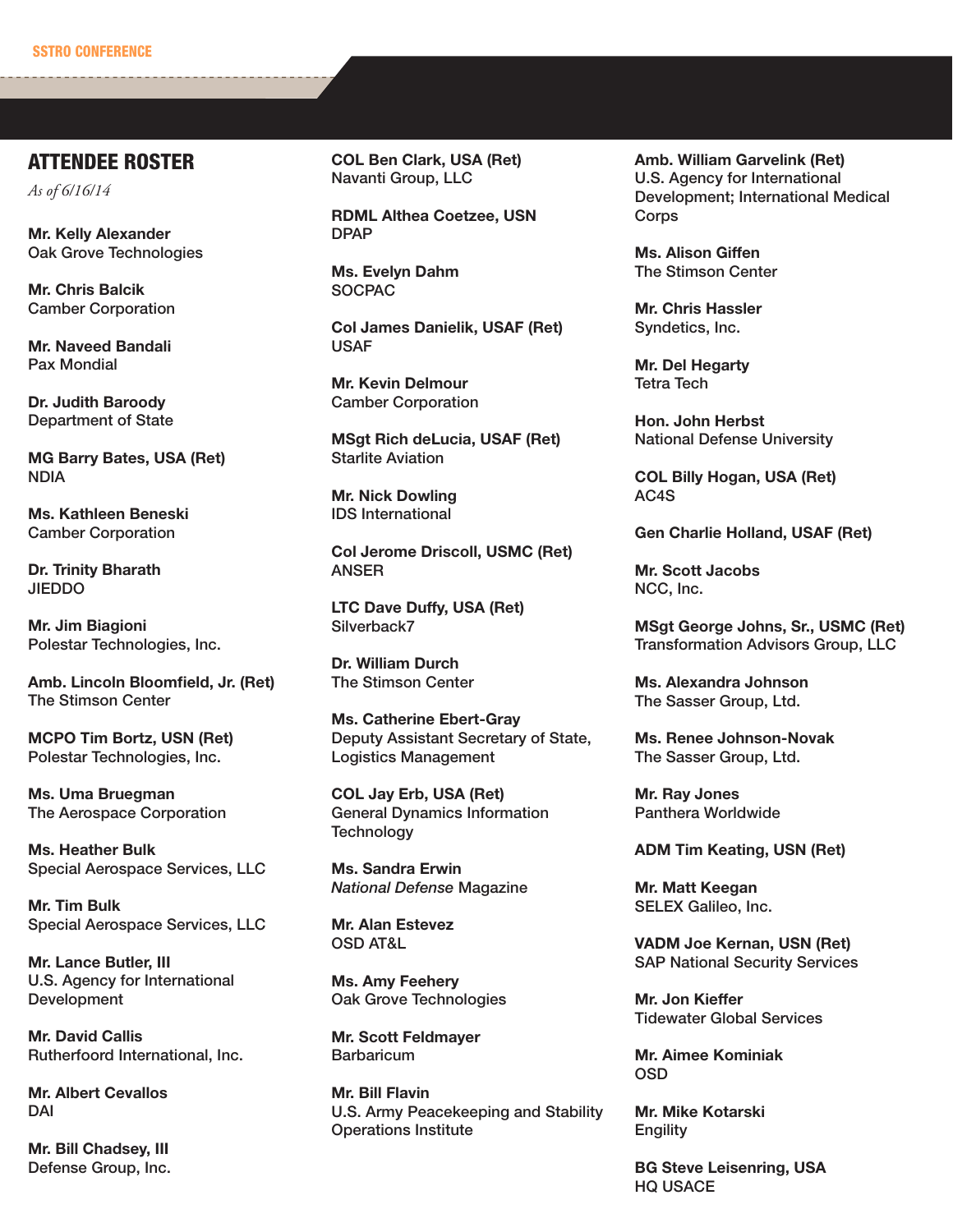COL Ned Libby, USA (Ret) Northrop Grumman Technical Services

Mr. David Litt Institute for Defense and Business

CW5 Raymond Lutz, USA (Ret) JSOC

Mr. Luke Mancini Deltek

MSgt George McAllister, USAF (Ret) Concurrent Technologies Corporation

Ms. Christine McGuire New Century U.S.

ADM Bill McRaven, USN USSOCOM

Mr. Mike Morgan AeroVironment, Inc.

Mr. Jason Morrison Indefessa, Inc.

Maj Joe Moye, USMC USSOCOM

Mrs. Maria Nguyen OSD AT&L

LTG Dave Ohle, USA (Ret) Camber Corporation

CAPT Alan Oshirak, USN (Ret) Celestar Corporation

Mr. Chris Pearson Pearson Consulting

Maj Lynette Petsinger, USAF DIA

Amb. Thomas Pickering (Ret) Former Ambassador to the United Nations; Former Under Secretary of State for Political Affairs

Ms. Linda Poteat Emergency Capability Building Project; **InterAction** 

Amb. Robin Raphel Office of the Special Representative for Afghanistan

Dr. Lewis Rasmussen Tetra Tech

CDR Bill Reich, IV, USN (Ret) DPAP

Mr. Russell Rumbaugh The Stimson Center

Mr. Walt Sasser The Sasser Group, Ltd.

Dr. Siddharth Shah Greenleaf Integrative Strategies

LCDR Cam Shannon, USN (Ret) Transformation Advisors Group, LLC

Mr. Stan Soloway Professional Services Council

Mr. Alex Thier U.S. Agency for International Development

Lt Col Gene Tighe, III, USAF (Ret) Raytheon BBN Technologies

Ms. Barbara Trujillo Office of the Deputy Under Secretary of Defense A&T

Mr. Angel Valcarcel Embassy of Spain

Mr. Phil Wagstaff URS Federal Services

LTC Bill Wall, USA (Ret) Praescient Analytics

CDR Richard Wicker, III, USN (Ret) Systems Planning and Analysis, Inc.

Mr. Dave Wildes Textron, Inc.

Mr. Charles Wolf **DARPA**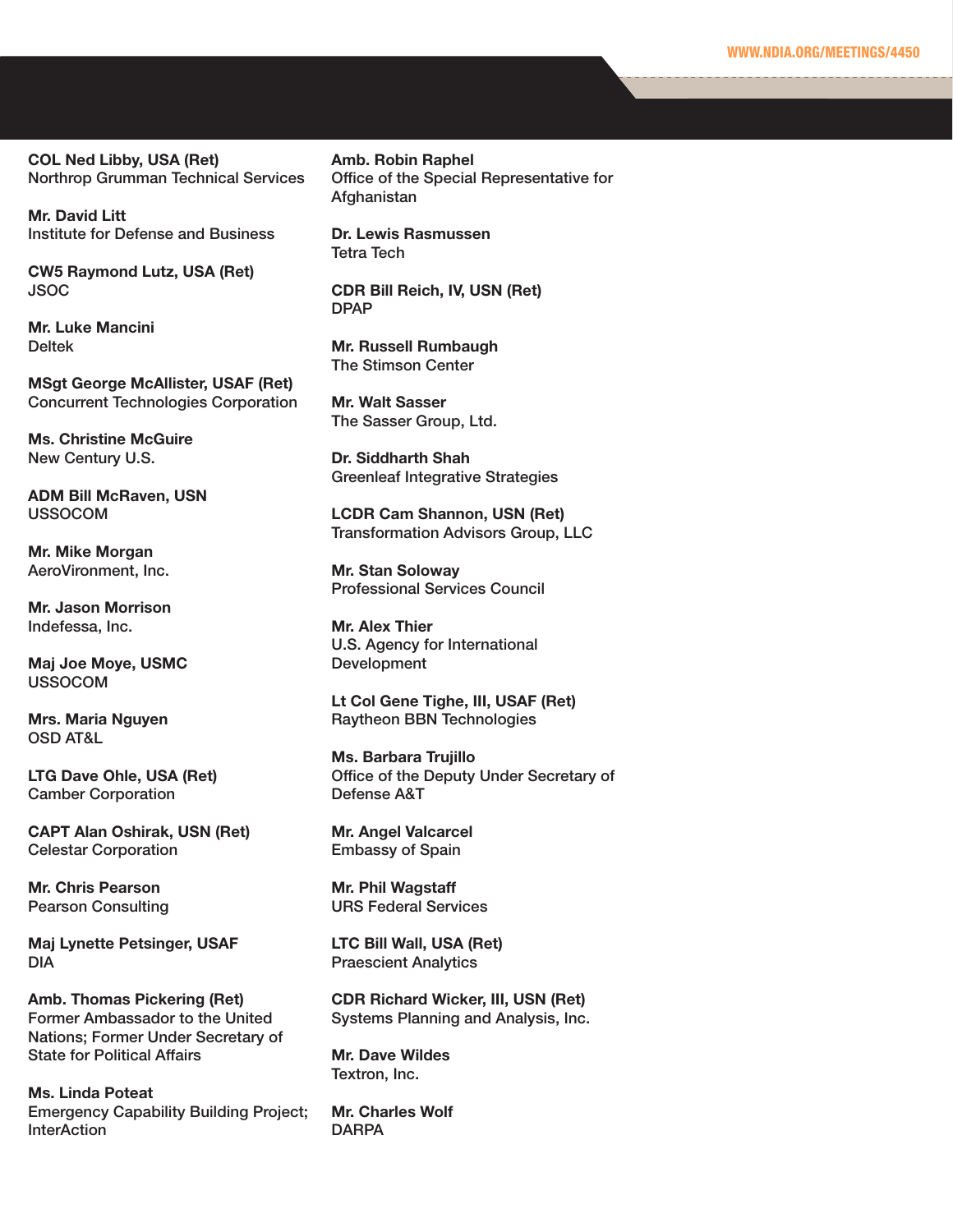| וחי הנ |  |  |
|--------|--|--|
|        |  |  |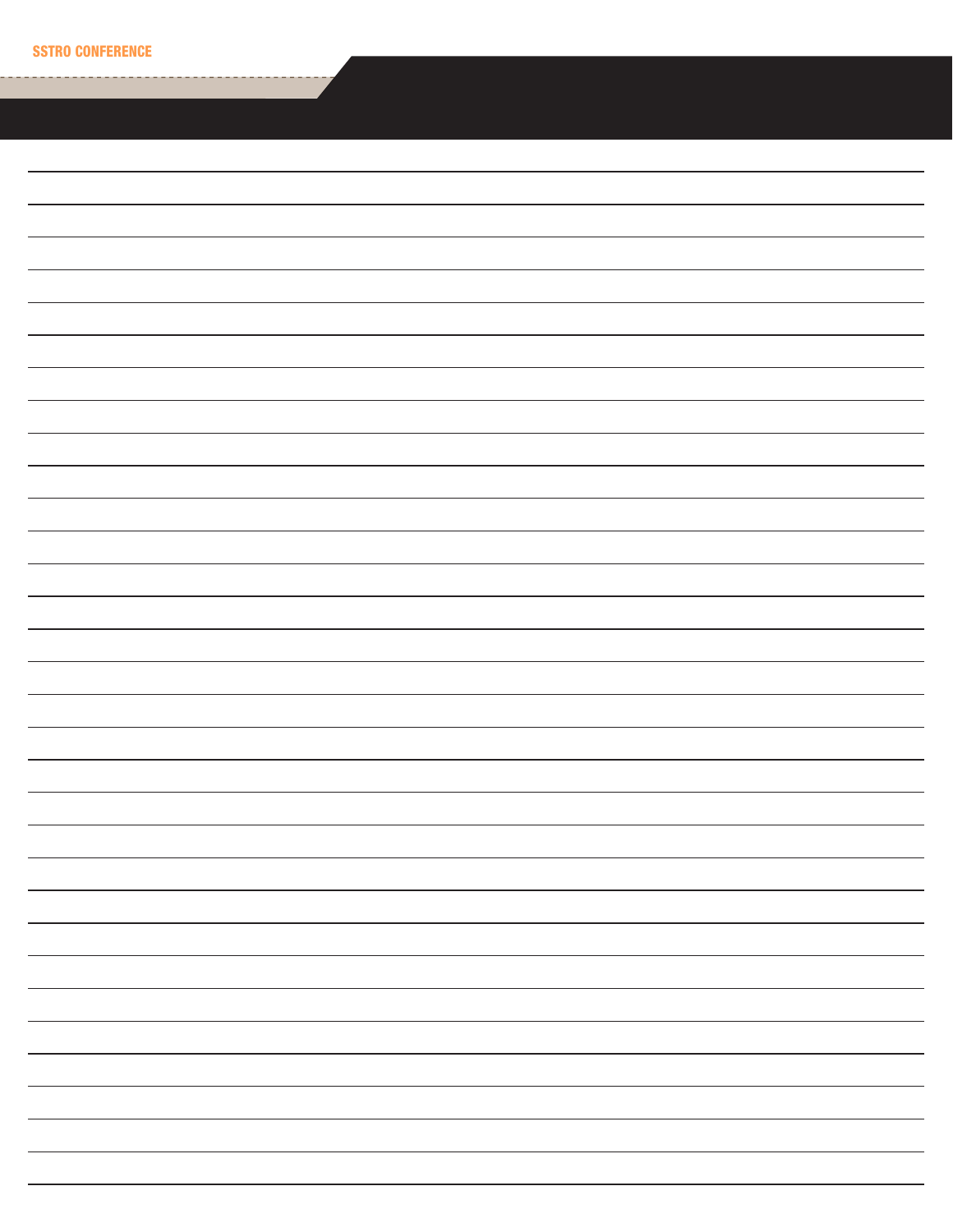| WWW.NDIA.ORG/MEETINGS/4450 |  |  |
|----------------------------|--|--|
|----------------------------|--|--|

| ÷. |
|----|
|    |
|    |
|    |
|    |
|    |
|    |
|    |
| Ξ. |
|    |
| Ξ. |
|    |
|    |
|    |
|    |
| Ξ. |
|    |
| ۰. |
|    |
|    |